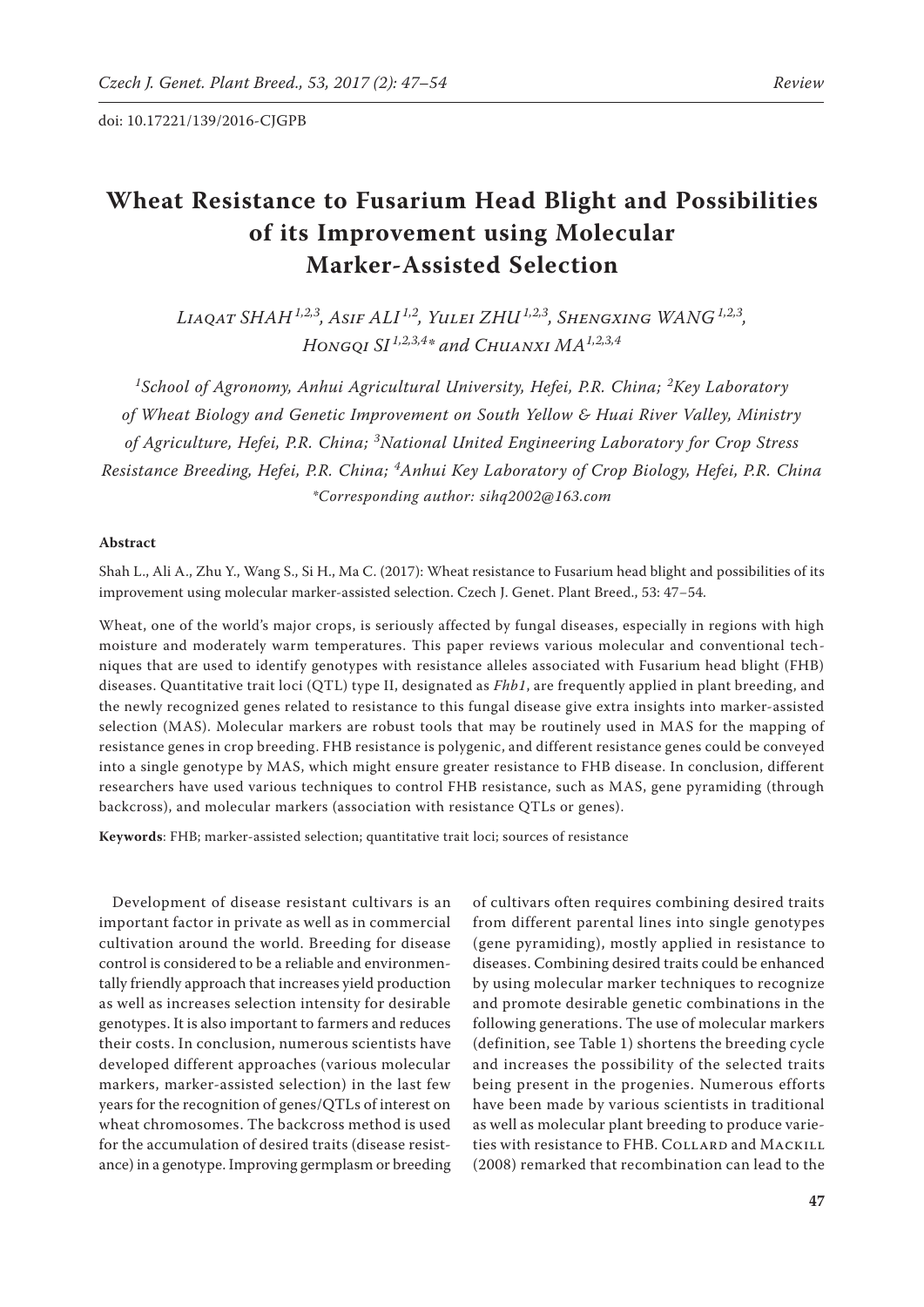loss of genes/traits originally selected if the desired trait was in a heterozygous condition. Each FHB resistance QTL can be screened by phenotyping (inoculation with *Fusarium* spp.) or by genotyping (MAS). According to Salameh *et al.* (2011), major QTLs possibly integrated and selected for FHB resistance by using MAS in wheat breeding programs and selected breeding lines should then be evaluated phenotypically to determine the major and minor QTLs on resistance to FHB.

# **FHB disease life cycle**

FHB is caused by fungal species in the genus *Fusarium.* The most common species causing FHB is *Fusarium graminearum.* The primary source of inoculum comes from overwintering fungus colonies in remaining crop residues (Figure 1). The fungus produces perithecia on colonized maize stubble. These perithecia release ascospores into the air which infect the wheat or barley plant. The plant is most susceptible to infection during flowering. In wheat

and durum, any part or all of the head may appear bleached. These white heads are very conspicuous in a susceptible variety. The partly white and partly green heads are diagnostic of the disease in wheat. The fungus may also infect the stem (culm) immediately below the head, causing symptoms including premature bleaching of the spikelets or entire spike. Seeds from infected spikelets may be small, shrivelled, and white or chalky in appearance. FHB infected seeds are commonly referred to as tombstones.

# **Different mechanisms of genetic resistance to Fusarium head blight**

Among the numerous control mechanisms, host plant resistance is the most effective control of plant diseases from an economic point of view in most regions of the world. Disease resistance in plants might be categorized based on the genotypic and biochemical data (monogenic or oligogenic, polygenic, acquired resistance, and post-transcriptional gene silencing). Quantitative (polygenic) resistance ensures

| Host plant resistance              | Host plant resistance pertains to a plant's ability that protects from and reduces<br>the pathogen invasions                                                                                                                                                                                                                                                                                                                                                                                                                                                                                                                                                                         |  |  |  |  |
|------------------------------------|--------------------------------------------------------------------------------------------------------------------------------------------------------------------------------------------------------------------------------------------------------------------------------------------------------------------------------------------------------------------------------------------------------------------------------------------------------------------------------------------------------------------------------------------------------------------------------------------------------------------------------------------------------------------------------------|--|--|--|--|
| Adult plant resistance             | Resistance visible only at the adult stage of a plant, i.e. at the generative phase (in contrast<br>with seedling resistance). Adult plant resistance can be inherited mono- or oligogenically.<br>Adult plant resistance need not be durable.                                                                                                                                                                                                                                                                                                                                                                                                                                       |  |  |  |  |
| Durable resistance                 | Resistance that remains effective for a long period when applied on a large scale in a region<br>that is undergoing regular epidemics of the pathogen.                                                                                                                                                                                                                                                                                                                                                                                                                                                                                                                               |  |  |  |  |
| Marker-assisted<br>selection       | A marker (morphological, biochemical, or one based on DNA/RNA variation) is used<br>for indirect selection of a gene/QTL.                                                                                                                                                                                                                                                                                                                                                                                                                                                                                                                                                            |  |  |  |  |
| Molecular marker                   | Specific fragments of DNA with a known location on the chromosome that can be identified<br>within the whole genome and reveal neutral sites of variation. Markers that are in close linkage<br>with a particular gene/QTL of interest can be used for MAS.                                                                                                                                                                                                                                                                                                                                                                                                                          |  |  |  |  |
| Mapping                            | Assigning markers, genes, and/or QTL in the order indicating the relative distances among them,<br>and assigning them to their linkage groups on the basis of their recombination values<br>from all pairwise combinations.                                                                                                                                                                                                                                                                                                                                                                                                                                                          |  |  |  |  |
| Recombinant inbred<br>lines (RILs) | RILs are a collection of strains that can be used to map quantitative trait loci. Parent strains<br>are crossed to create recombinants that are then inbred to isogenicity, resulting<br>in a permanent resource for trait mapping and analysis.                                                                                                                                                                                                                                                                                                                                                                                                                                     |  |  |  |  |
| Near-isogenic line                 | Near-isogenic line is constructed by the way of backcross methods. The donor parent carrying<br>the gene of interest is crossed with a recurrent parent to produce a heterozygous $F_1$ , and then<br>repeatedly back-crossing the offspring to the recurrent parent (BC1, BC2, etc.), retaining the<br>donor gene or trait in each successive generation. Marker-assisted selection (MAS) can be used<br>to increase the efficiency of NIL development by screening individuals for the presence of the<br>target locus (gene) in each generation and the absence of extraneous donor DNA throughout<br>the rest of the genome to speed up the return to the recurrent parent type. |  |  |  |  |

Table 1. Definition of terms used in the paper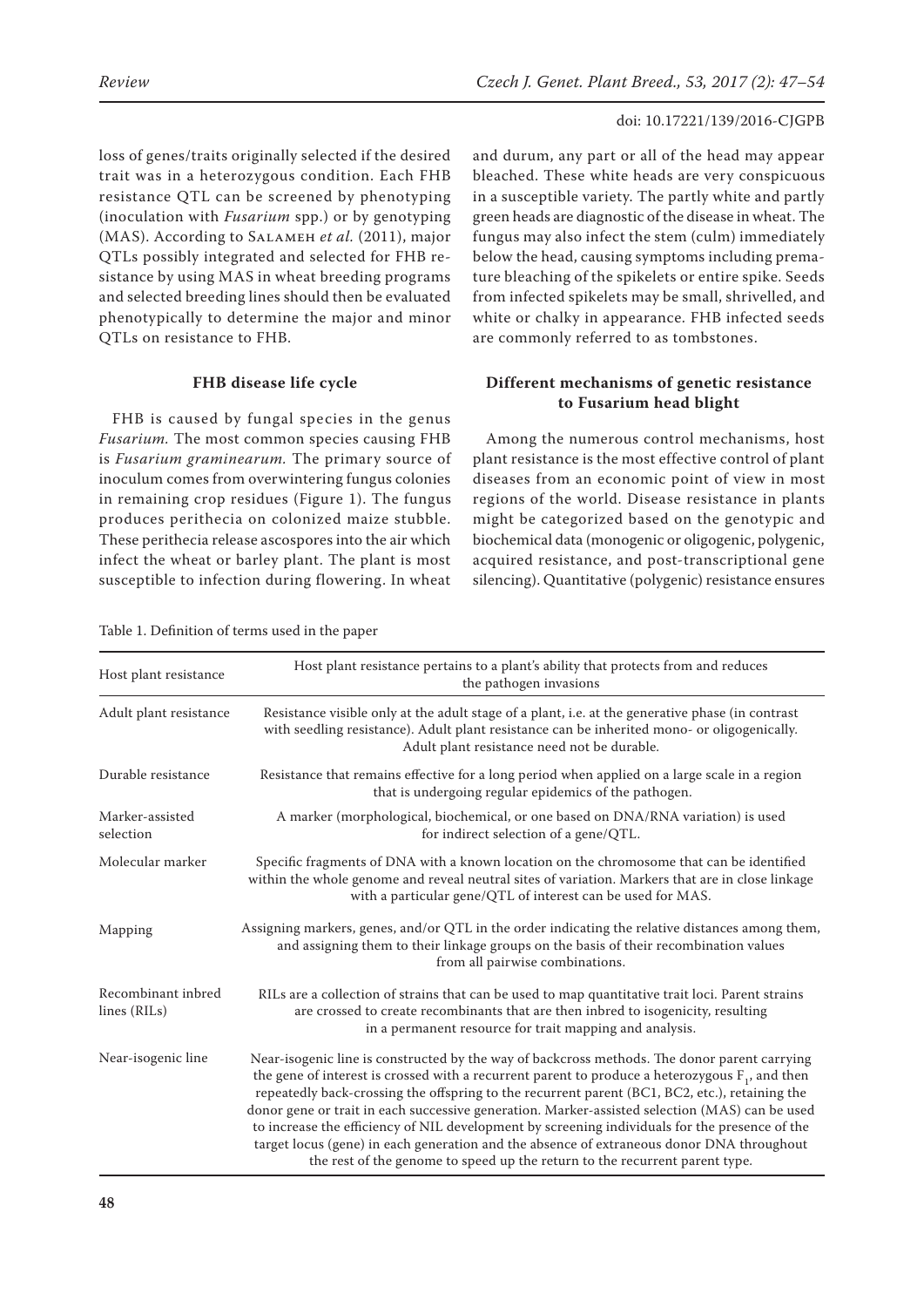

Figure 1. Fusarium head blight disease cycle

durable resistance to the disease in the host plant, and physiological responses are the most significant factor for FHB resistance. Resistance to FHB has been categorized into five resistance types: (a) preliminary contamination (Type I) (SCHROEDER & CHRISTENSEN 1963), (b) spread of fungal contamination through the spike (Type II) (SCHROEDER & CHRISTENSEN 1963), (c) resistance to mycotoxin accumulation observed by Miller *et al.* (1985), (d) kernel damage (MESTERHÁZY 1995), (e) resistance to yield loss (Mesterházy 1995). Yu *et al.* (2008) observed that the host plant is the most resistant to FHB when multiple mechanisms of resistance are present such as resistance to preliminary contamination, spread of fungal contamination and mycotoxin accumulation. Physiological responses are the most important factor for FHB resistance to the pathogen. When high numbers of plants are subjected to high levels of disease pressure, selection of surviving plants is an excellent source of disease resistance. Such types of plants have genetic resistance to the disease that can be transferred to susceptible cultivars by hybridization techniques. Cultivation of resistant and moderately resistant wheat cultivars against FHB is listed in Table 2.

# **Quantitative resistance loci associated with FHB**

QRL *Fhb1*, a major locus for resistance to FHB, was mapped to chromosome 3B of the resistant wheat cultivar Sumai 3 (Zhuang *et al.* 2013). Anderson *et al.* (2001) confirmed both the phenotypic effects and the chromosome positions of the quantitative resistance loci in a second mapping of wheat plants.

Table 2. Cultivation of resistant and moderately resistant wheat cultivars in the world

| Cultivar name   | Area of origin | Nature    | Cultivar name      | Area of origin | Nature               |
|-----------------|----------------|-----------|--------------------|----------------|----------------------|
| Huoshaobairimai | China          | resistant | Chokwang           | Korea          | moderately resistant |
| Asozaira III    | Japan          | resistant | Sotome A           | Japan          | moderately resistant |
| Nobeokabozu     | Japan          | resistant | Nobeokabozu Komugi | Japan          | moderately resistant |
| Asozairai       | Japan          | resistant | Yanglazi           | China          | moderately resistant |
| Huangfangzhu    | China          | resistant | Wannin 2           | China          | moderately resistant |
| Huangcandou     | China          | resistant | Hongjianzi         | China          | moderately resistant |
| Baisanyuehuang  | China          | resistant | Qiangshuihuang     | China          | moderately resistant |
| Yangmai 1       | China          | resistant | Huishanyangmai     | China          | moderately resistant |
| Wangshuibai     | China          | resistant | Shinchunaga        | Japan          | moderately resistant |
| Mutanchiang     | China          | resistant | Sobakomugi 1C      | Japan          | moderately resistant |
| Haiyanzhong     | China          | resistant | Yangmai 4          | China          | moderately resistant |
| Taiwan Wheat    | China          | resistant | Jiangdongmen       | China          | moderately resistant |
| Caizihuang      | China          | resistant | Xinghuabaiyuhua    | China          | moderately resistant |
| Ernie           | <b>USA</b>     | resistant | Youbaomai          | China          | moderately resistant |
| Sumai 3         | China          | resistant | Yangmai 158        | China          | moderately resistant |
| <b>JACEO</b>    | Europe         | resistant | <b>GK ROZI</b>     | Europe         | resistant            |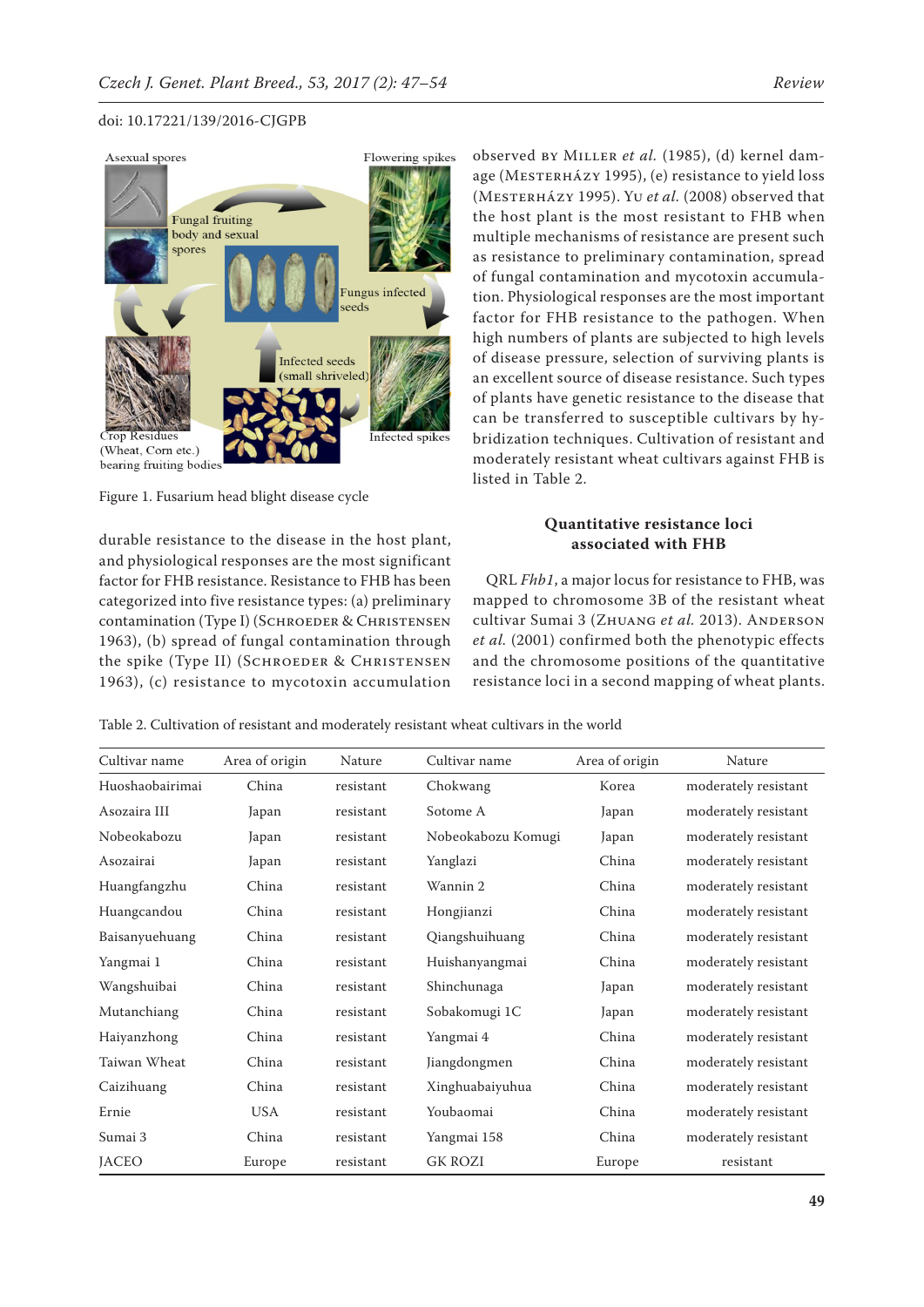Pumphrey *et al.* (2007) performed additional confirmatory experiments on other varieties of wheat and further validated the *Fhb1* resistance. Using tightly linked markers along with 13 existing breeding populations, Pumphrey *et al.* (2007) developed 19 pairs of near-isogenic lines for the resistant Sumai 3 allele at QRL *Fhb1*. They observed that the near-isogenic lines exhibited substantial decreases in the intensity of the disease (Haberle *et al.* 2009). Haberle *et al.* (2009), who mapped the prime FHB quantitative resistance loci positioned on chromosome 1B and, along with 3 other quantitative resistance loci located on chromosomes 2B, 6A, and 7B in case of European winter wheat, concluded that these loci are appropriate targets for marker-assisted selection.

# **Marker-assisted breeding**

Application of large numbers of markers in the molecular breeding during the last few years and the use of such markers in desired plant selection have proved inadequate (Xu & Crouch 2008). Scientists have recognized three useful stages in which MAS should be helpful in plant breeding: (a) selection at earlier developmental stages, (b) genotyping increasing the reliability of plant selection, (c) complex traits more easily assessed in comparison with conventional phenotyping (COLLARD & MACKILL 2008). The development and efficiency of QTL transfer from donor to recipient could be hindered if the genetic background of the recipient parent does not interact favourably with the donor QTL. Markers tightly linked with QTL should be used to improve the transfer of resistance genes from donor parent to recurrent parent (backcross method). The successful development of markers in this way can be used by many plant breeders to simplify desired trait selections. The report of Sharma *et al.* (1995) indicated that transfer, mapping and validation of Barley Yellow Dwarf Virus resistance in wheat grass *Thinopyrum intermedium* (Host) can be transferred to common wheat, where the resistance is not naturally found. The *Bvd2* gene located on the alien segment is polymorphic in most wheat cultivars and reduced recombination with the wheat homoeologous region maintains a close linkage between the markers and gene. Molecular markers are a valuable approach for making selection when trait screening does not reflect the true target environment (CAMPBELL & LIPPS 1998). Marker based selection is the most efficient for phenotypic selection, where the trait heritability

is high, and the validated marker is subsequently used in selection where heritability is low (DUDLEY 1993). The cultivation of resistant varieties is the most economical approach to control FHB disease in wheat. Traditional methods for wheat breeding require substantial time and effort, because evaluations of resistance require laborious inoculation and evaluation procedures. KELLY (1995) combined one resistance gene into adapted wheat genotypes using conventional breeding, but it is laborious and difficult to identify desirable plants in segregating populations. ANDERSON (2007) reported that molecular mapping and MAS are modern tools that help in the exploitation and combining of different resistance genes into a single cultivar within a short period of time. Molecular markers are useful for discovery of new plant genotypes in segregating wheat populations (LIU *et al.* 2000). ROELFS (1988) reported that resistance based on the generation of lines with a combination of more resistance genes is a recommended approach to offer long durable resistance. FHB resistance genes/QTLs (QTLs of type I resistance on chromosomes 3A and 5A and type II resistance QTLs on chromosomes 3B, 6B, 7A) have been combined into a single wheat genotype using MAS (Figure 2).

The essential requirements in crop breeding for marker-assisted selections are: (a) tightly linked markers (maximum distance 1cM) with the trait of interest; (b) available molecular markers for screening



Figure 2. Combining FHB resistance genes and QTL into a single wheat genotype using MAS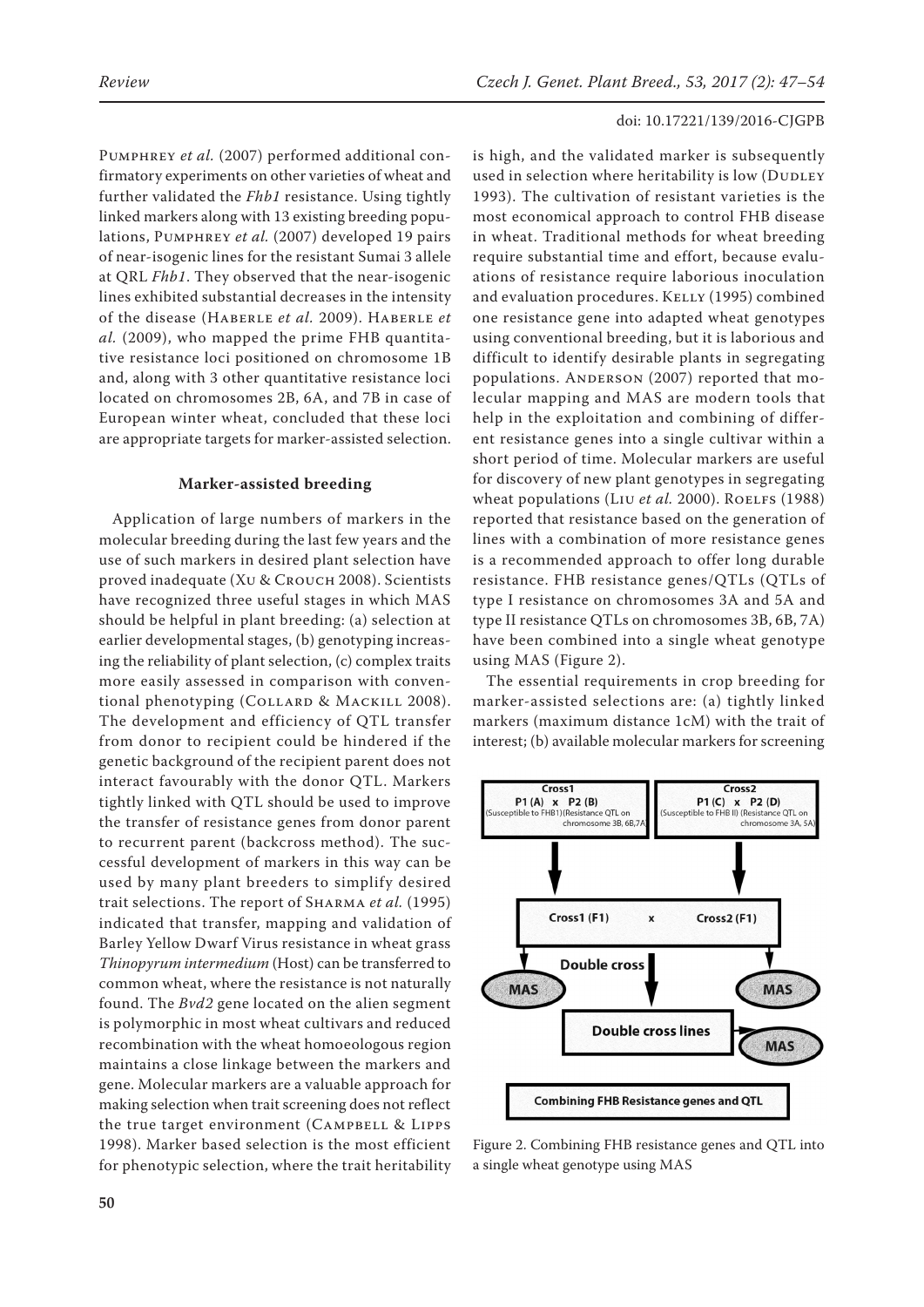large populations, and (c) accurate technique used for screening across laboratories. COLLARD et al. (2005) reported that MAS may increase efficiency and effectiveness in plant breeding by combining many genes simultaneously into a single genotype. The most frequently used markers are microsatellite markers and their high level of polymorphism makes them very useful as markers for selection in experimental breeding. The markers of restriction fragment length polymorphisms (RFLPs) are codominant in nature and might be easy to use, but the use of radioactive radiation limits their utility in plant breeding programs. Another limitation of random amplified polymorphic DNAs (RAPDs) and RFLPs is a low level of polymorphism with failure in recognition of QTLs related to FHB resistance.

Results on genetic markers were published in the past in which several genes were correlated with resistance to Fusarium head blight on chromosomes of wheat. Bai *et al.* (1995) used 1120 RAPD markers on  $F<sub>6</sub> RIL$  (recombinant inbred lines) resulting from the cross between Clark and Ning 7840 wheat cultivars, but among of them, only five markers were associated with FHB resistance. From this, 110 double haploid lines were categorized into two classifications based on four RAPD markers linked to FHB resistance, which exhibited significant variations for Fusarium head blight intensity between the two groups. Bai *et al.* (1999) conducted an experiment on RIL as  $F_5$ ,  $F_6$ ,  $F_7$ and  $F_{10}$  resulting from hybridization between Ning 7840 (resistant) and Clark (susceptible) and these RIL were evaluated in a greenhouse for the infection of Fusarium head blight in spike. About 300 amplified fragment length polymorphism (AFLP) primers were applied to  $F<sub>9</sub>$  plants of 133 RILs for polymorphism using bulked segregant analysis. Among them, only 20 AFLP markers exhibited one polymorphic DNA band in two distinct bulks. Significant associations were observed between the 11 AFLP markers for Fusarium head blight resistance and 53% of variability was shown by markers. Anderson *et al.* (1998) performed experiments on 112  $F<sub>5</sub>$  RILs inoculated with *Fusarium graminearum* conidia and analysed the resultant population by RFLP analysis. Significant associations were observed between the five QTLs for FHB resistance. Buerstmayr *et al.* (2011) introduced a resistant wheat cultivar by the hybridization of *T. macha* and *T. aestivum* and applied various types of RFLP markers to the population for polymorphism of plant morphological traits. Liu *et al*. (2009) conducted a meta-analysis study with 245 QTLs for resistance to Fusarium head blight. LOFFLER et al. (2009) carried out a similar study and the mean location of each cluster was provided. Buerstmayr *et al.* (2009) reported that these two meta-analyses represented a rich source of information for different QTLs associated with the FHB disease. Buerstmayr *et al.* (2009) reviewed more than 100 QTLs for FHB resistance through linkage mapping in wheat. They reported that these QTLs were localized across all 21 chromosomes, except for chromosome 7D. However other researchers, CATIVELLI *et al.* (2013), identified QTL for type II resistance on chromosome 7D.

# **Gene pyramiding**

Singh *et al.* (2011) reviewed the use of MAS for FHB resistance associated breeding in case of the wheat population. Along similar lines, WILDE et al. (2007) discussed the utility of MAS by combining two CM-82036 based QTLs located on chromosomes 3B and 5A with one that had been donated by the Frontana cultivar and was located on chromosome 3A. Yet another study by Shi *et al.* (2008) discussed the same for multiple FHB resistance. WILDE et al. (2008) and MIEDANER et al. (2009) combined the QTLs *Qfhs.lfl-6AL* and *Qfhs.lfl-7BS* derived from the wheat variety Dream with the QTL from the line G16-92 which is present on the chromosome 2BL. The double cross population generated was subjected to FHB infection and subjected to comparison with respect to phenotype as well as marker selection. MIEDANER et al. (2009) concluded that the effectiveness of singular QTLs for inducing resistance to FHB is low, hence it is imperative to combine multiple alleles using MAS so as to augment resistance.

Gene pyramiding is the accumulating of several traits of interest from various parental lines into a single variety. JOSHI and NAYAK (2010) applied molecular markers to select lines having genes of interest and made crosses to accumulate desired traits into a single genotype. Durable disease resistance refers to pyramiding the multiple resistance of monogenic and polygenic allele in a variety, which is an approach to enhance the level of disease resistance (Figure 3). Gene pyramiding programs comprise three stages. The first stage involves the selection of parents having a desirable gene (Joshi & Nayak 2010). In the second step, successive backcrossing to one of the parents results in the accumulation of desired genes (Joshi & Nayak 2010). The third stage involves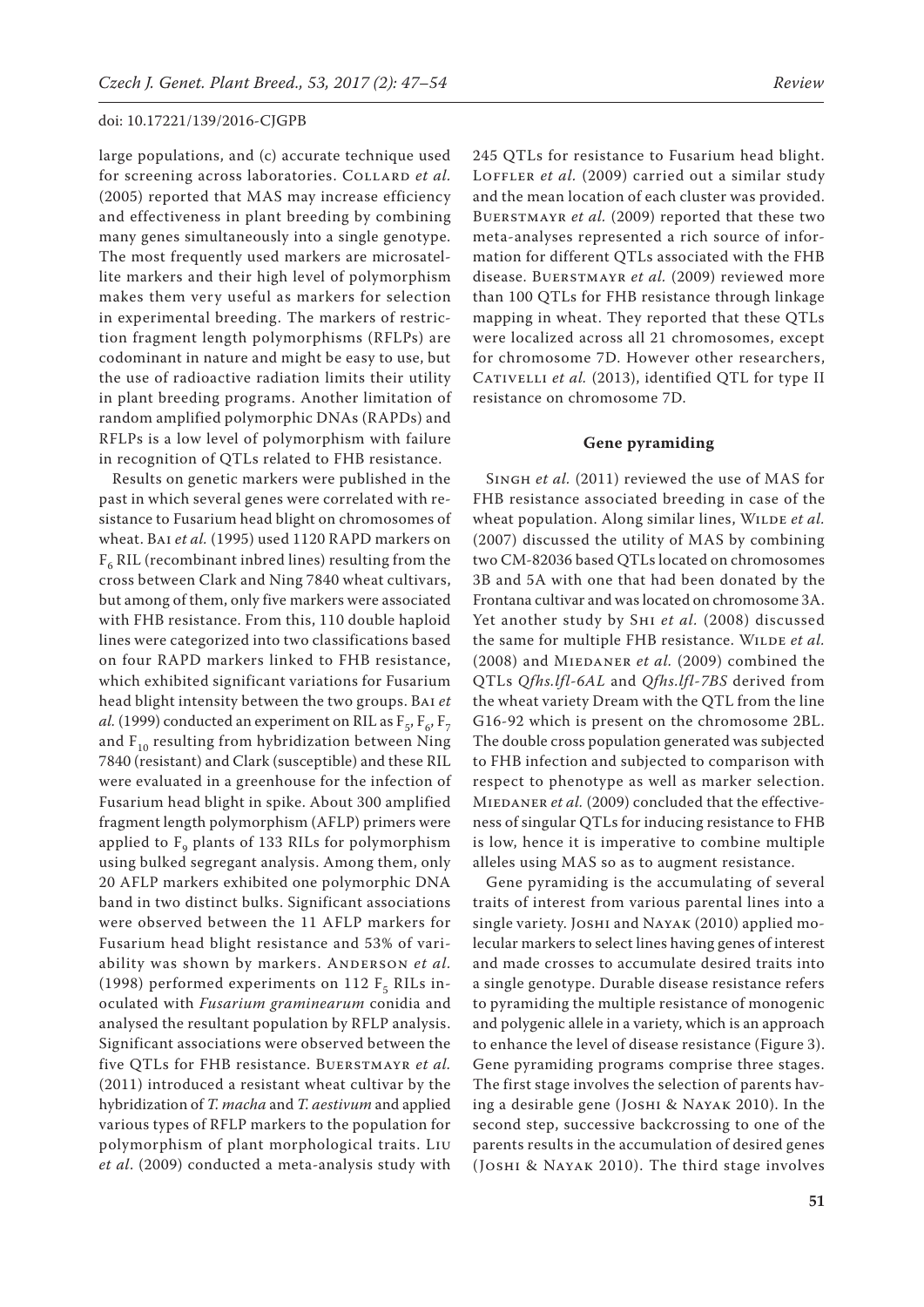consecutively selfing to generate homozygous plants with desired traits (JOSHI & NAYAK 2010). RUDD et *al.* (2001) developed the wheat cultivar Sumai3 from moderately resistant parents; along similar lines they developed Ernie from moderately susceptible parents that exhibited a transgressive segregation for resistance to the FHB disease. Sumai 3, which has type II FHB resistance, and Frontana, which has type I FHB

**Backcross breeding**

resistance, were pyramided in RCATL33 as a soft red winter wheat (TAMBURIC-ILINCIC et al. 2006).

Molecular markers have been widely used for improving backcrossing efficiency for the purpose of markerassisted building of disease resistance, generation of quality improved genotypes as well as for improved abiotic stress tolerance. In principle backcrossing involves using a donor line to assemble a target trait that is controlled by a single gene into a highly adapted recipient line. Molecular markers can be used at the level of each backcross cycle to identify the target trait having the closest fit to the recurrent parent genotype.

Three QTLs, *Fhb1* and *Qfhs.ifa-5A* that had been mapped in CM-82036 along with *Qfhs.ifa-3A* previously mapped in Frontana, were accumulated into susceptible spring wheat varieties (Nandu, Munk). Introgression of two or three closely linked DNA markers per QTL led to the development of superior spring wheat lines bearing all three QTLs individually as well as all combinations thereof (MIEDANER et al.



# doi: 10.17221/139/2016-CJGPB

2006, Wilde *et al.* 2007). In another example, Von DER OHE et al. (2010) introgressed two FHB-resistance QTLs (*Fhb1*, *Qfhs.ifa-5A*) from a spring wheat line into winter wheat. Finally, all backcross generations resulted in specific lines containing three flanking markers for *Fhb1* and two markers for *Qfhs.ifa-5A*. The lines were selected again after the first two selfing generations for the homozygous target QTL and thereafter assigned to the following four marker classes: (a) *Qfhs.ifa-5A* (*AAbb*), (b) *Fhb1* (*aaBB*), (c) both QTLs present (*AABB*), and (d) neither QTL present (*aabb*). This categorization comprised 25 and 15 lines in the Anthus and Opus backcross populations, respectively. Additionally, selected  $BC_3F_2$  derived bulks in  $BC_3F_{2:3}$ were generated twice, which resulted in the generation of  $BC_3F_{2.5}$  phenotypes evaluated in the field (VON DER Ohe *et al.* 2010).

#### **Future developments**

The available literature showed that molecular markers have been extensively used for mapping and tagging of hundreds of various important genes/QTLs in wheat for disease resistance. Disease resistance, especially to FHB, using MAS techniques in wheat breeding might be revolutionized in the next years by technological improvements. The use of molecular markers has led to possible characterization of the target genes and the identification of their positions on linkage maps. Moreover, the use of such markers from the gene sequences might be helpful in future in recognition and utilization of newer genes in wheat improvement for disease resistance. Plant breeding experiments require the screening of large segregating populations routinely over generations and introgression of such resistance genes into a single genotype might ensure the development of durable disease resistance cultivars in the future. However, screening a large number of samples manually is an extremely difficult task for the plant breeders and the application of MAS practically in plant breeding would allow easier handling and screening of large populations for disease resistance. The use of PCR based markers of sequence-tagged site (STS) and sequence characterized amplified region (SCAR) will be a key to the success of MAS in crop improvement.

# **CONCLUSIONS**

FHB is a destructive disease that reduces grain Figure 3. Schematic representation of gene pyramiding yield and quality of wheat. In breeding for resistance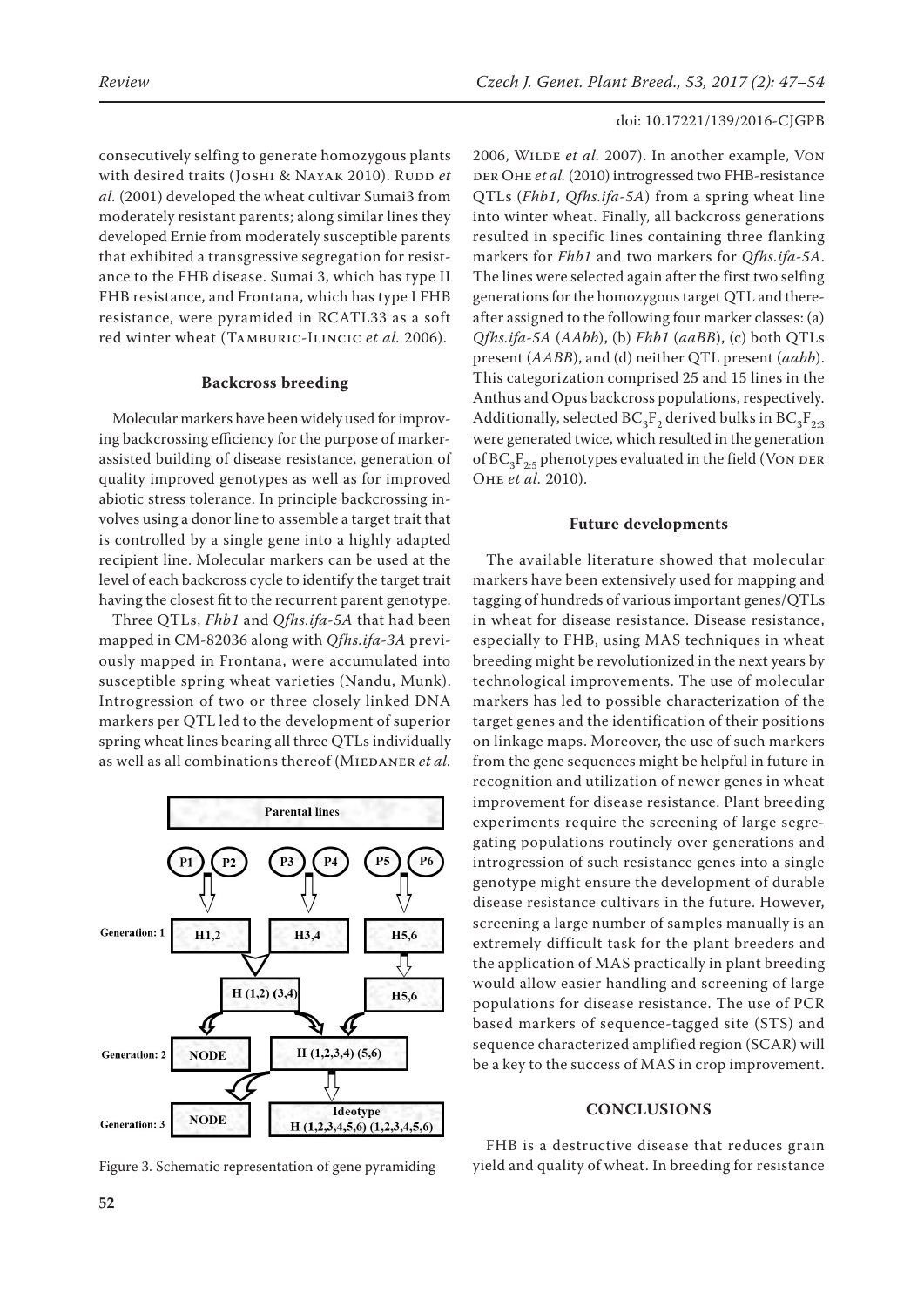against this disease, there is still a need for developing new and improved wheat cultivars. Combining associated resistance genes into a single genotype can lead to durable resistance against FHB. Molecular markers are now successfully used to identify genotypes for resistance genes associated with several diseases of wheat. Marker-assisted selection is one of the modern techniques that are being practiced to transfer simple traits that are not easy to score such as disease resistance traits. Hence, both traditional breeding methods and molecular techniques used simultaneously allow the selection of new wheat genotypes carrying desirable traits within a shorter period of time. Many QTLs on various chromosomes for FHB resistance have been combined by genotypic selection into a single genotype. The review concluded that MAS could be utilized in the selection of traits of interest against FHB. As a breeding tool, gene pyramiding is important for germplasm improvement and pyramiding requires a small population which increases the chance of obtaining the desired genotype.

*Acknowledgements*. This work was supported by Grants from The National Key Research and Development Program of China (2016YFD0101802), the Agriculture Research System (CARS-03), the Introduced talents team in Colleges and Universities in Anhui Province, and the Collaborative Innovation Center of Food Crops in Anhui Province.

# **References**

- Anderson J.A. (2007): Marker-assisted selection for Fusarium head blight resistance in wheat. International Journal of Food Microbiology, 119: 51–53.
- Anderson J.M., Bucholtz D.L., Greene A.E., Francki M.G., Gray S.M., Sharma H., Ohm H.W., Perry K.L. (1998): Characterization of wheatgrass-derived barley yellow dwarf virus resistance in a wheat alien chromosome substitution line. Phytopathology, 88: 851–855.
- Anderson J.A., Stack R.W., Liu S., Waldron B.L., Fjeld A.D., Coyne C., Moreno-Sevilla B., Fetch J.M., Song Q.J., Cregan P.B. (2001): DNA markers for Fusarium head blight resistance QTLs in two wheat populations. Theoretical and Applied Genetics, 102: 1164–1168.
- Bai G.H., Dweikat I., Shaner G.E. (1995): Identification of QTLs for scab resistance in wheat by means of RAPD markers. Phytopathology, 85: 1201.
- Bai G.H., Kolb F.L., Shaner G.E., Domier L.L. (1999): Amplified fragment length polymorphism markers linked to a major quantitative trait locus controlling scab resistance in wheat. Phytopathology, 89: 343–348.
- Buerstmayr H., Ban T., Anderson J.A. (2009): QTL mapping and marker-assisted selection for Fusarium head blight resistance in wheat. Plant Breeding, 128: 1–26.
- Buerstmayr M., Lemmens M., Steiner B., Buerstmayr H. (2011): Advanced backcross QTL mapping of resistance to Fusarium head blight and plant morphological traits in a *T. macha* × *T. aestivum* population. Theoretical Applied Genetics, 123: 293–306.
- Campbell K.A.G., Lipps P.E. (1998): Allocation of resources: sources of variation in Fusarium head blight screening nurseries. Phytopathology, 88: 1078–1086.
- Cativelli M., Lewis S., Appendino M.L. (2013): Fusarium head blight resistance quantitative trait locus on chromosome 7D of the spring wheat cultivar Catbird. Crop Science*,* 53: 1464–1471.
- Collard B.C., Mackill D.J. (2008): Marker-assisted selection: An approach for precision plant breeding in the twentyfirst century. Philosophical Transactions of the Royal Society of London, 363: 557–572.
- Collard B.C.Y., Jahufer M.Z.Z., Brouwer J.B., Pang E.C.K. (2005): An introduction to markers, quantitative trait (QTL) mapping and marker-assisted selection for crop improvement: the basic concepts. Euphytica, 142: 169–196.
- Dudley J.W. (1993): Molecular markers in plant improvement: Manipulation of genes affecting quantitative traits. Crop Science, 33: 660–668.
- Haberle J., Holzapfel J., Schweizer G., Hartl L. (2009): A major QTL for resistance against Fusarium head blight in European winter wheat. Theoretical and Applied Genetics, 119: 325–332.
- Joshi R.K., Nayak S. (2010): Gene pyramiding A broad spectrum technique for developing durable stress resistance in crops. Biotechnology and Molecular Biology Review, 5: 51–60.
- Kelly J.D. (1995): Use of random amplified polymorphic DNA markers in breeding for major gene resistance to plant pathogens. Horticultural Science, 30: 461–465.
- Liu J., Liu D., Tao W., Li W.S., Wang, Chen P., Cheng S., Gao D. (2000): Molecular marker-facilitated pyramiding of different genes for powdery mildew resistance in wheat*.* Plant Breeding, 119: 21–24.
- Liu S., Hall M.D., Griffey C.A., McKendry A.L. (2009): Meta-analysis of QTL associated with Fusarium head blight resistance in wheat. Crop Science, 49: 1955–1968.
- Loffler M., Schön C.C., Miedaner T. (2009): Revealing the genetic architecture of FHB resistance in hexaploid wheat (*Triticum aestivum* L.) by QTL meta-analysis. Molecular Breeding, 23: 473–488.
- Mesterházy A. (1995): Types and components of resistance to Fusarium head blight of wheat. Plant Breeding*,* 114: 377–386.